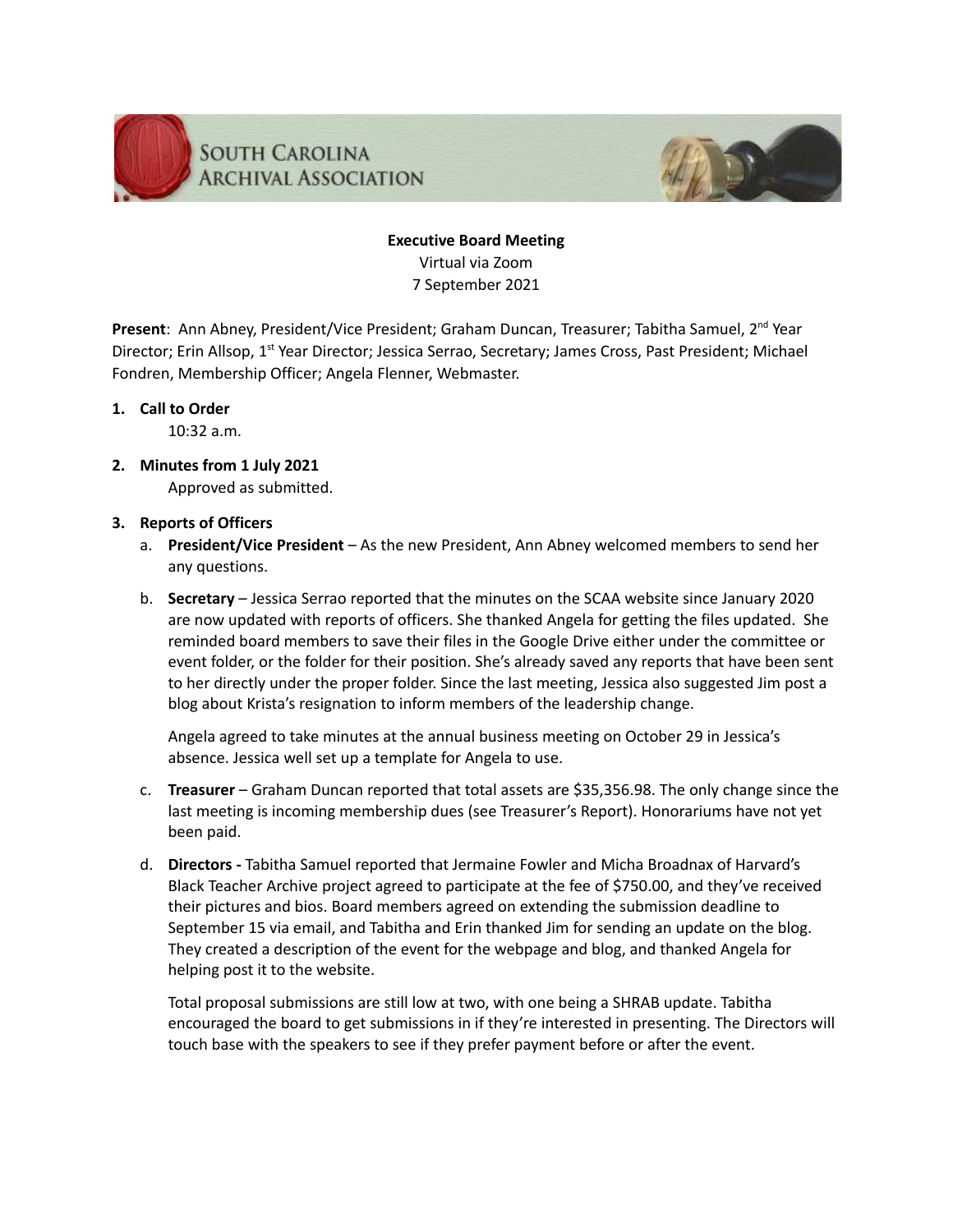- e. **Membership Officer** Michael Fondren reported that SCAA has 36 active paid members. Ann was contacted about providing access to the SCAA membership directory for A\*Census II, so she sent a current roster of the membership to receive the survey.
- f. **Webmaster** No report at this time.
- g. **Blog Editor** Jim Cross reported that there have been three blog posts since the last meeting that have also been posted to the Facebook Page and the listserv. There have also been technical errors with the website when posting to the blog that he will continue to work with Angela to resolve (see Blog Editor's Report).

## **4. Reports of Standing Committees**

- a. **Nominating Committee** Jim Cross reported that the committee received a nomination for VP/President Elect. They will begin calling individuals who expressed interest in serving. The committee continues to keep nominations open and welcome any and all suggestions for potential nominees for the positions of Secretary and First Year Director (see Nominating Committee Report).
- b. **Ad-Hoc Endowments Committee** Graham Duncan reported that he continues to work on the proposal for the Burgin Endowment to be distributed before the October meeting.
- **c. Awards Committee** Ann Abney reported that she will send out a call for nominations for awards to be presented at the annual conference.

### **5. Unfinished Business**

- a. No further action items to report on from the last meeting.
- b. **Annual Meeting Status (Directors)** Board members discussed the need to further promote submissions to gain additional participation. Jim will post it to the Southeastern Archives Association Google Group. Erin will send it to more grad student programs and museum organizations (Southeastern Museums Conference and American Alliance of Museums), and reach out to Erin Lawrimore to promote it through her SAA channels. Currently, the student poster proposals are due September 30 and presentation sessions are due September 15. With the additional national promotion, the Board agreed to further extend the submission deadline to September 30 to allow for more time. Jim will update the blog with this information.

The Board discussed which institution will host the Zoom sessions. Ann will look into University of South Carolina's availability and capability to host. Board members agreed that having a new institution host this year is valuable in diversifying representation.

The board further discussed a contingency plan if no more submissions are received. If there are only two keynote speakers, two sessions, and the business meeting, it'd be about 4-5 hours of content, which could be re-branded as a half-day mini conference. If we receive a few more submissions, it would make a full day of non-concurrent sessions. Jim offered to retool his historical editing workshop that was presented to Clemson Libraries.

c. Erin proposed we offer the conference for free instead of the previously discussed sliding scale. This would promote participation and serve our membership better if we don't charge,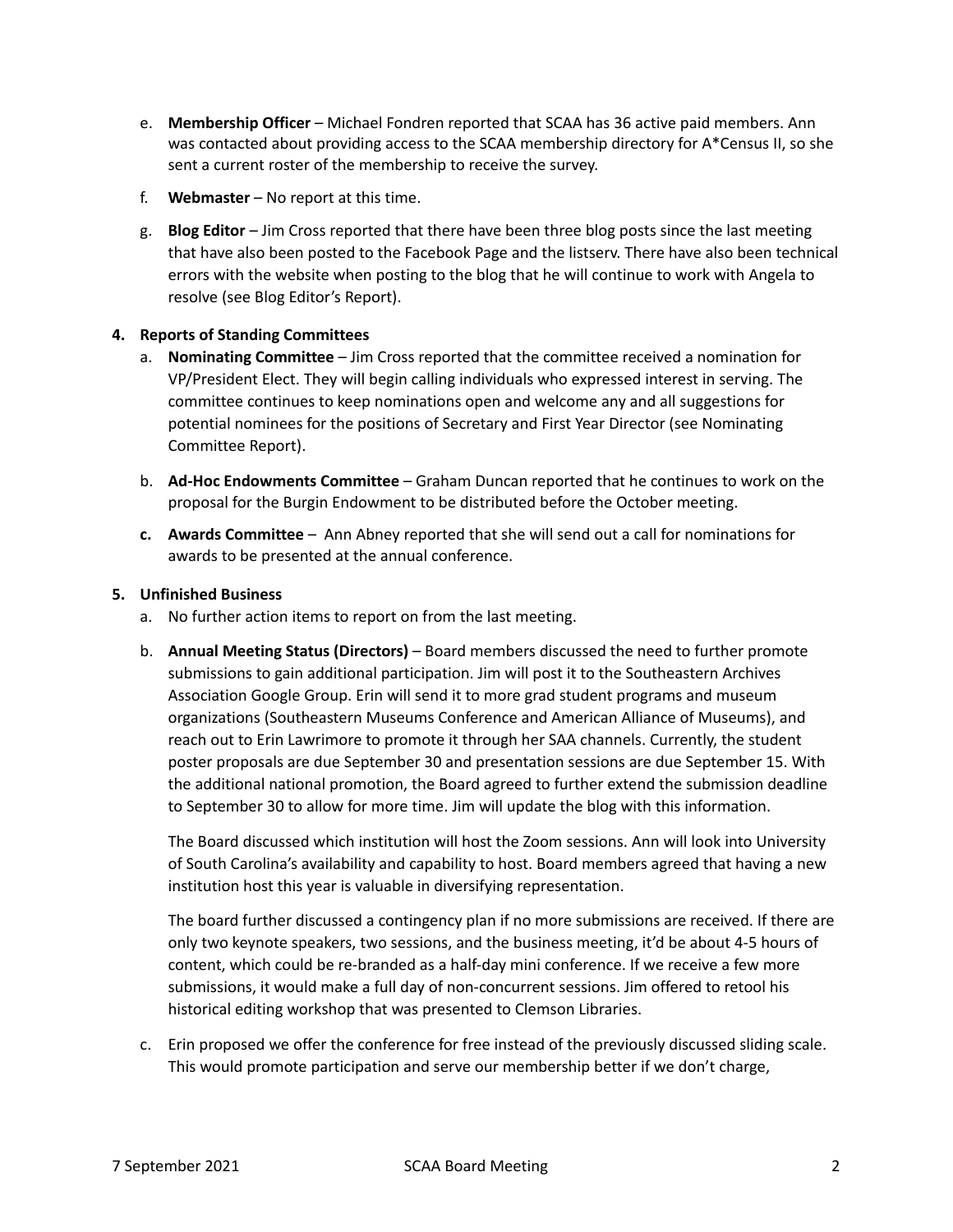especially if it will be a smaller virtual conference with fewer sessions. Graham stated SCAA will be fine financially if we don't charge. Board members agreed to drop the registration fee.

#### **6. New Business**

a. No new business.

## **7. Adjourn**

11:15 a.m.

#### **8. Date for Next Meeting**

Next meeting is the annual business meeting on October 29.

#### **9. Action Items**

#### All Board Members

● Send suggestions for nominees for Secretary and First Year Director to Jim Cross via email.

Ann Abney

- Send out a call for nominations for awards to be presented at the annual conference.
- Look into USC's availability and capability to host the conference on Zoom.

#### Graham Duncan

- Work with Tabitha and Erin to pay keynote speaker honoraria.
- Graham will circulate a report on the endowment proposal via email before the annual meeting in October.

#### Tabitha Samuel

- Touch base with keynote speakers on honoraria payments.
- Work with Graham to pay out honoraria.

Erin Allsop

- Touch base with keynote speakers on honoraria payments.
- Work with Graham to pay out honoraria.
- Post proposal submission to grad student programs and museum organizations (Southeastern Museums Conference and American Alliance of Museums), and reach out to Erin Lawrimore to promote it through her SAA channels.

#### Jessica Serrao

● Jessica well set up a template for Angela to take minutes at the annual business meeting. Jim Cross

- Post proposal submission to the Southeastern Archives Association Google Group.
- Update the blog with the September 30 submission deadline.
- Submit historical editing workshop proposal for annual conference.

#### Angela Flenner

● Take minutes at the annual business meeting on October 29.

-Respectfully submitted by Jessica Serrao, Secretary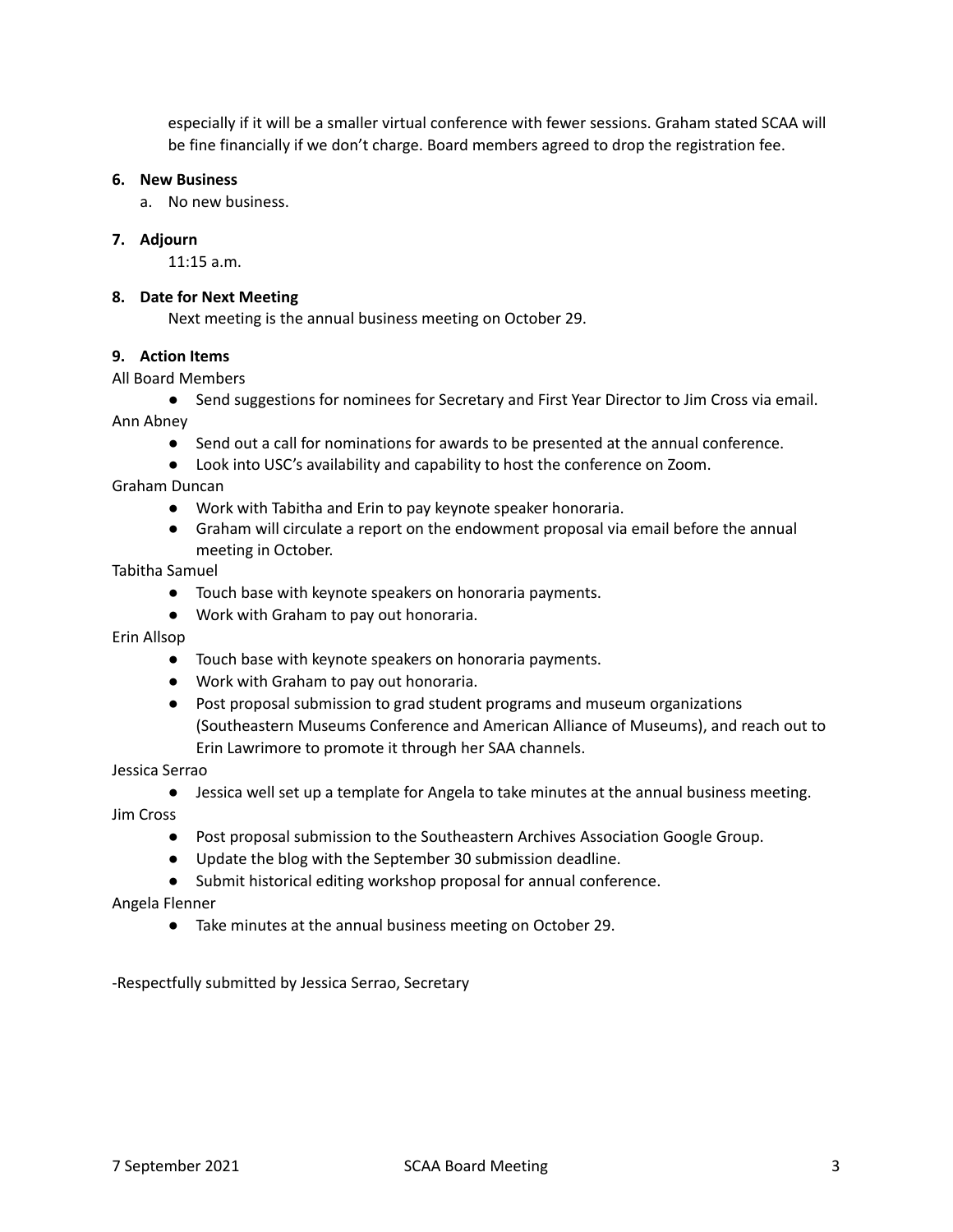



| CHECKING ACCOUNT: \$7,117.42 (Pending Balance) |
|------------------------------------------------|
| $$7,117.42$ (Available Balance)                |

PAYPAL BALANCE: \$9,130.69

HART ENDOWMENT (#...80119) Total in account:  $$6,850.33$ Next maturity date: 11/08/2021

BB&T CERTIFICATE OF DEPOSIT (#...04268) Total in account: \$12,258.54 Next maturity date: 01/10/2021

**Total Assets: \$ 35,356.98**

INCOME FOR 2021 Membership Dues: \$345.00 Hart Endowment (#...80119): \$6.26 Certificate of Deposit (#...04268): \$22.53 Total \$373.79

EXPENSES FOR 2021 PayPal Fees: \$12.68 PO Box Fees: \$188.00 Total \$200.68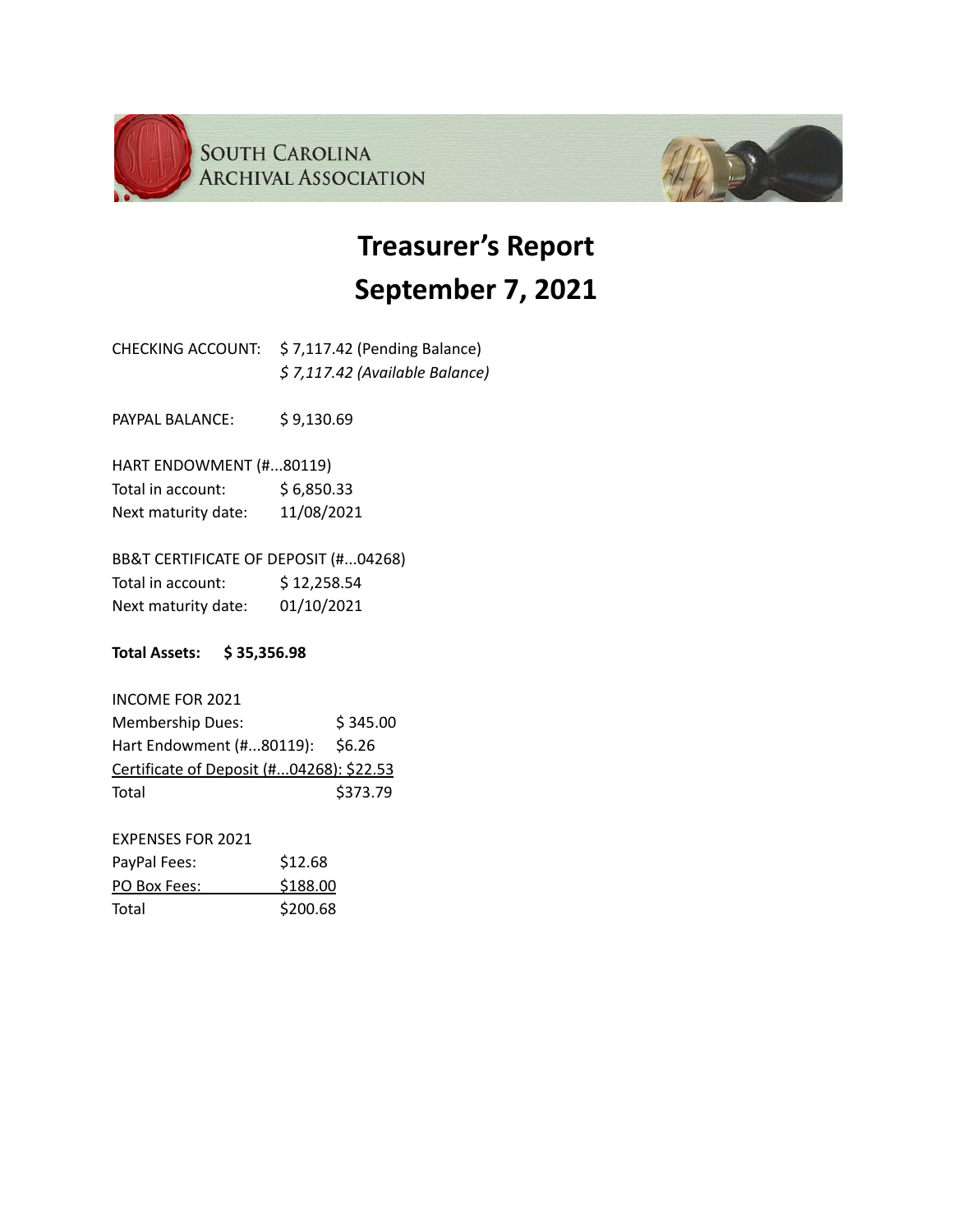# Membership Report - September 2021 SCAA Board Meeting, SCDAH, September 7, 2021

As of September 7, 2021 SCAA membership stands at:

Total Paid Active Membership -- 36

Respectfully submitted,

Michael Fondren, Membership Officer 2021